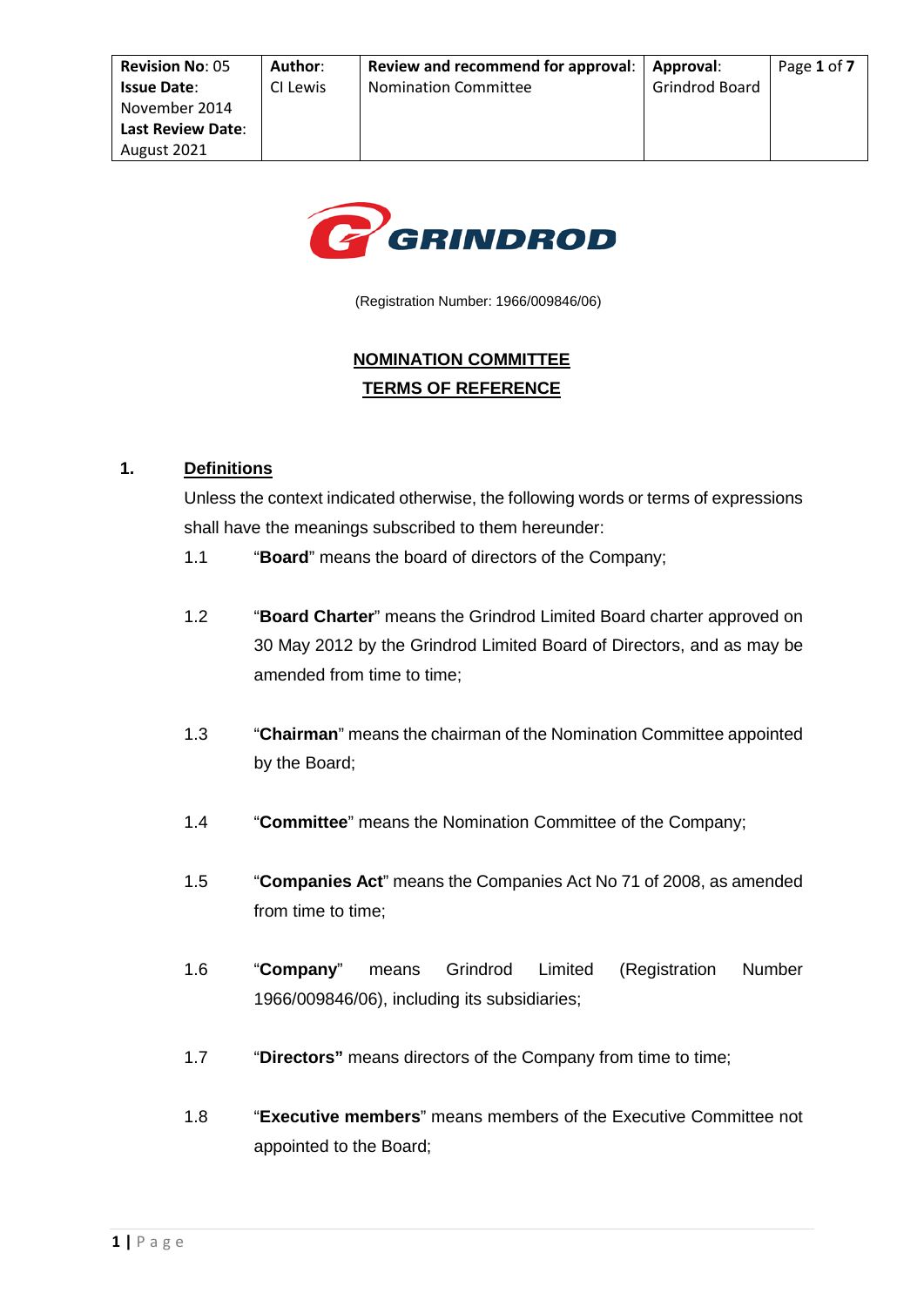- 1.9 "**JSE Listings Requirements"** means the requirements issued by the JSE Limited regulating all listed entities, as amended from time to time;
- 1.10 "**King IV**" means the King Report on Governance for South Africa 2016;
- 1.11 "**Members**" mean the initial persons appointed as members of the Committee as well as any persons succeeding them in terms of these Terms of Reference; and
- 1.12 "**MOI"** means Memorandum of Incorporation of the Company.

# **2. Introduction**

- 2.1. The Nomination Committee is constituted as a standing committee of the Board, in terms of section 72 of the Companies Act and section 3.84(d) of the JSE Listings Requirements. It has an independent and monitoring role, advisory in nature and a maker of recommendations relating to the nominations of directors to the Board for consideration and final approval.
- 2.2 Principle 8 of King IV states that the board should ensure that the delegation of duties and responsibilities to its various board committees promotes independent judgement and assists with the balance of power as well as the effective discharge of its duties. Practice 15 of Principle 7 states that the process for nomination, election and ultimately, the appointment of members to the board should be formal and transparent.
- 2.3 These terms of reference are subject to the provisions of the Companies Act, the Company's MoI, Board Charter, King IV and any other applicable law or regulatory provision.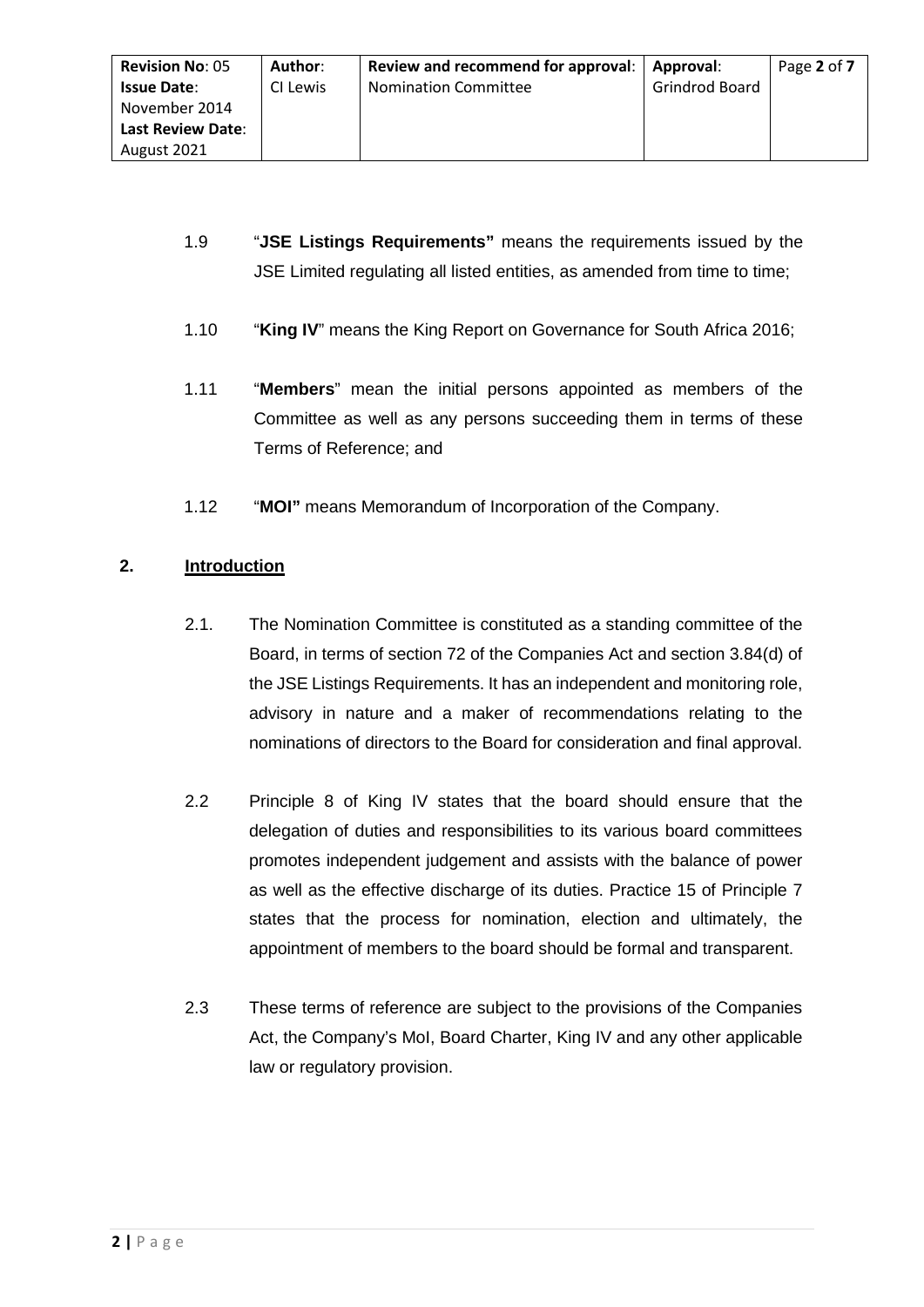2.4 The Committee does not assume the functions of management, which remain the responsibility of the Executive Directors, officers and other senior management members.

# **3. Appointment and Composition**

- 3.1 Members are appointed by the Board from amongst the Directors of the Company from time to time and shall consist of not less than three (3) nonexecutive members, the majority of which should be independent. In deliberating on the appointment of Members, the Board should give due consideration to the ideal combination of skills required to fulfil the functions of the Committee.
- 3.2 The Board shall appoint the Chairman of the Committee who shall be a non-executive director.
- 3.3 The Chairman of the Board shall not be eligible for appointment as Chairman of this Committee, but shall be a member of the Committee.
- 3.4 If at any meeting of the Committee the Chairman is absent, the remaining members present shall elect one of the members to chair that specific meeting.

# **4. Ineligibility and disqualification of members**

A person is ineligible or disqualified to become a member of the Committee if such a person is ineligible or disqualified in terms of Section 69 of the Companies Act; and if such person is not a director of the Company and who does not comply with the minimum qualification requirements as may be prescribed by the Minister from time to time.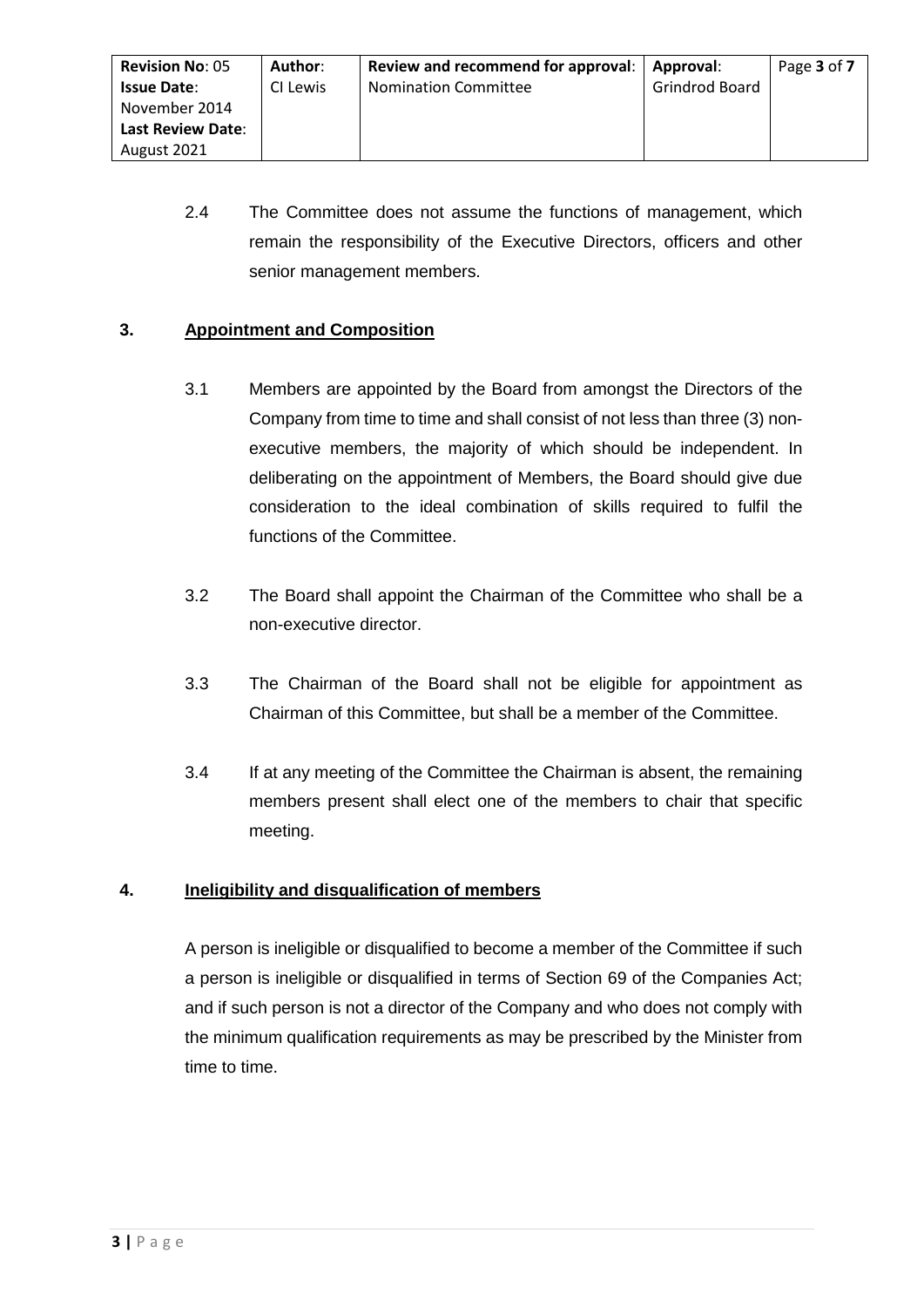| <b>Revision No: 05</b>   | Author:  | Review and recommend for approval: | Approval:             | Page 4 of 7 |
|--------------------------|----------|------------------------------------|-----------------------|-------------|
| <b>Issue Date:</b>       | CI Lewis | <b>Nomination Committee</b>        | <b>Grindrod Board</b> |             |
| November 2014            |          |                                    |                       |             |
| <b>Last Review Date:</b> |          |                                    |                       |             |
| August 2021              |          |                                    |                       |             |

### **5. Minutes of the meeting**

- 5.1 Written minutes of all meetings shall be taken, circulated to the members for correctness and signed by Chairman as a correct reflection of the proceedings at the meeting.
- 5.2 A minute book and register of all resolutions of the Committee shall be maintained.

#### **6. Tenure of the committee**

The committee will endure indefinitely, until such time as the Board may determine otherwise.

#### **7. Mandate and responsibilities**

The Committee has the following responsibilities:

- 7.1 *Nomination and appointment*
- 7.1.1 Ensure the establishment of and monitor a formal process for the nomination, election and appointment of directors.
- 7.1.2 Monitor that suitable members for appointment to the Board are identified by conducting reference and background checks of candidates prior to nomination.
- 7.1.3 Present suitable candidates to the Board, for election by shareholders to the Audit committee.
- 7.1.4 Present suitable candidates to the board for appointment to the Audit Committee in the event of a vacancy arising within 40 business days after the vacancy arises.
- 7.1.5 Present suitable candidates to the Board for appointment to any board sub-committee.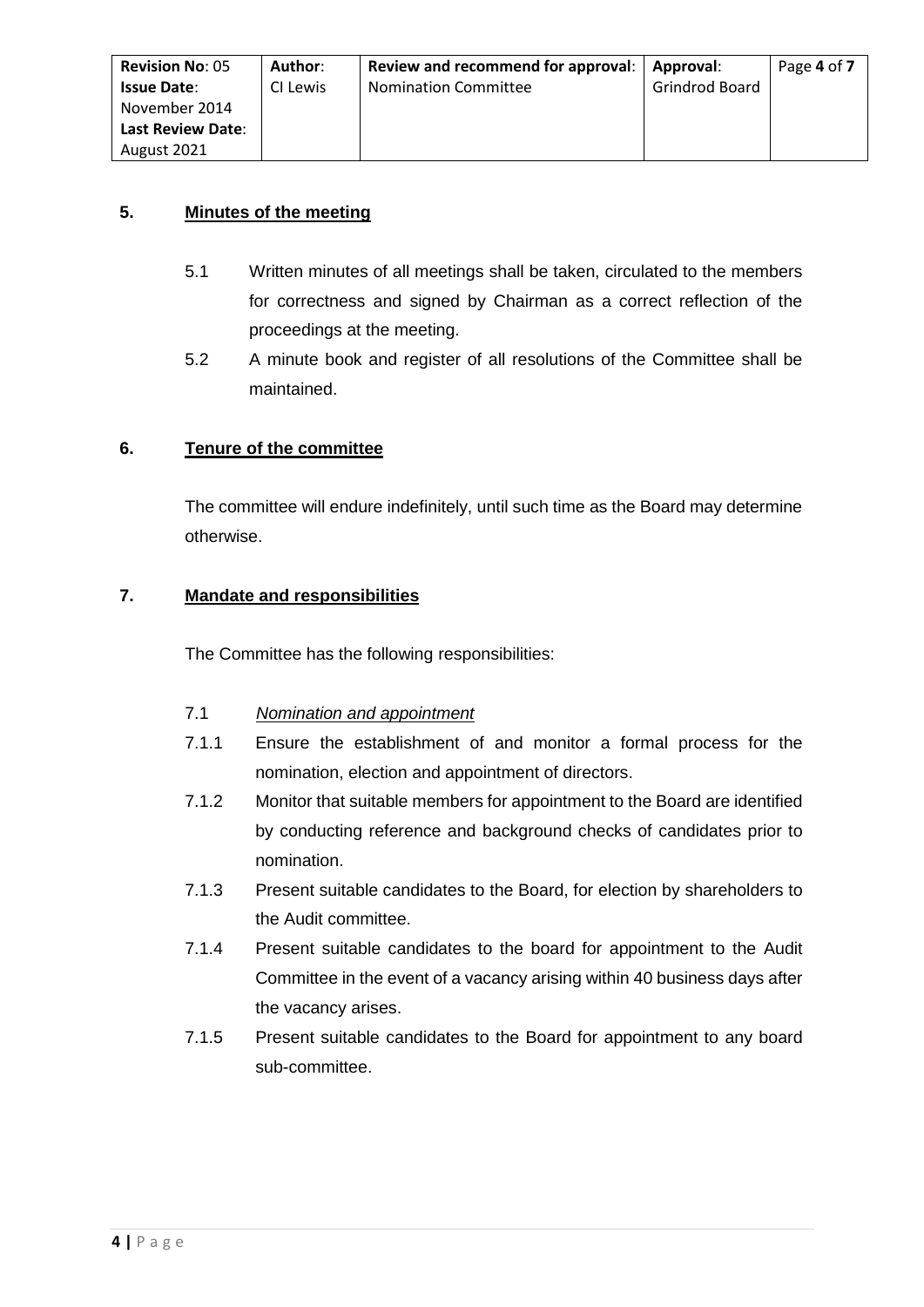| <b>Revision No: 05</b>   | Author:  | Review and recommend for approval: | Approval:      | Page 5 of 7 |
|--------------------------|----------|------------------------------------|----------------|-------------|
| <b>Issue Date:</b>       | CI Lewis | <b>Nomination Committee</b>        | Grindrod Board |             |
| November 2014            |          |                                    |                |             |
| <b>Last Review Date:</b> |          |                                    |                |             |
| August 2021              |          |                                    |                |             |

### 7.2 *Training and Awareness*

- 7.2.1 Monitor the implementation of an induction programme for new nonexecutive directors.
- 7.2.2 Monitor the development of inexperienced directors through a mentorship programme.
- 7.2.3 Monitor the development and implementation of continuing professional development programmes for Directors.
- 7.2.4 Monitor that Directors receive regular briefings on changes in risks, laws, corporate governance developments and the environment in which the Company operates.

### 7.3 *Review/Recommendations/Director Evaluation*

- 7.3.1 Consider the performance of Directors and make recommendations to the Board to take steps to remove Directors who do not make an appropriate contribution.
- 7.3.2 Recommend to the Board a replacement for the Chief Executive Officer, when necessary.
- 7.3.3 Monitor formal succession plans for the Board, Chief Executive Officer, Financial Director and Executive members.
- 7.3.4 Make recommendations to the Board for the continuation in service (or not) of Directors retiring by rotation and for Executives on fixed term contracts.
- 7.3.5 Perform an evaluation of the independence of directors, especially those with a tenure of more than nine years.
- 7.3.6 Consider the annual performance evaluations done by all board committees, the Chairman of the board and all the members of the board.
- 7.3.7 Review the composition of the board and board committees.

### 7.4 *Insurance*

7.4.1 The Committee shall monitor Director and Officer insurance to ensure that cover is maintained subject to the reasonable costs thereof.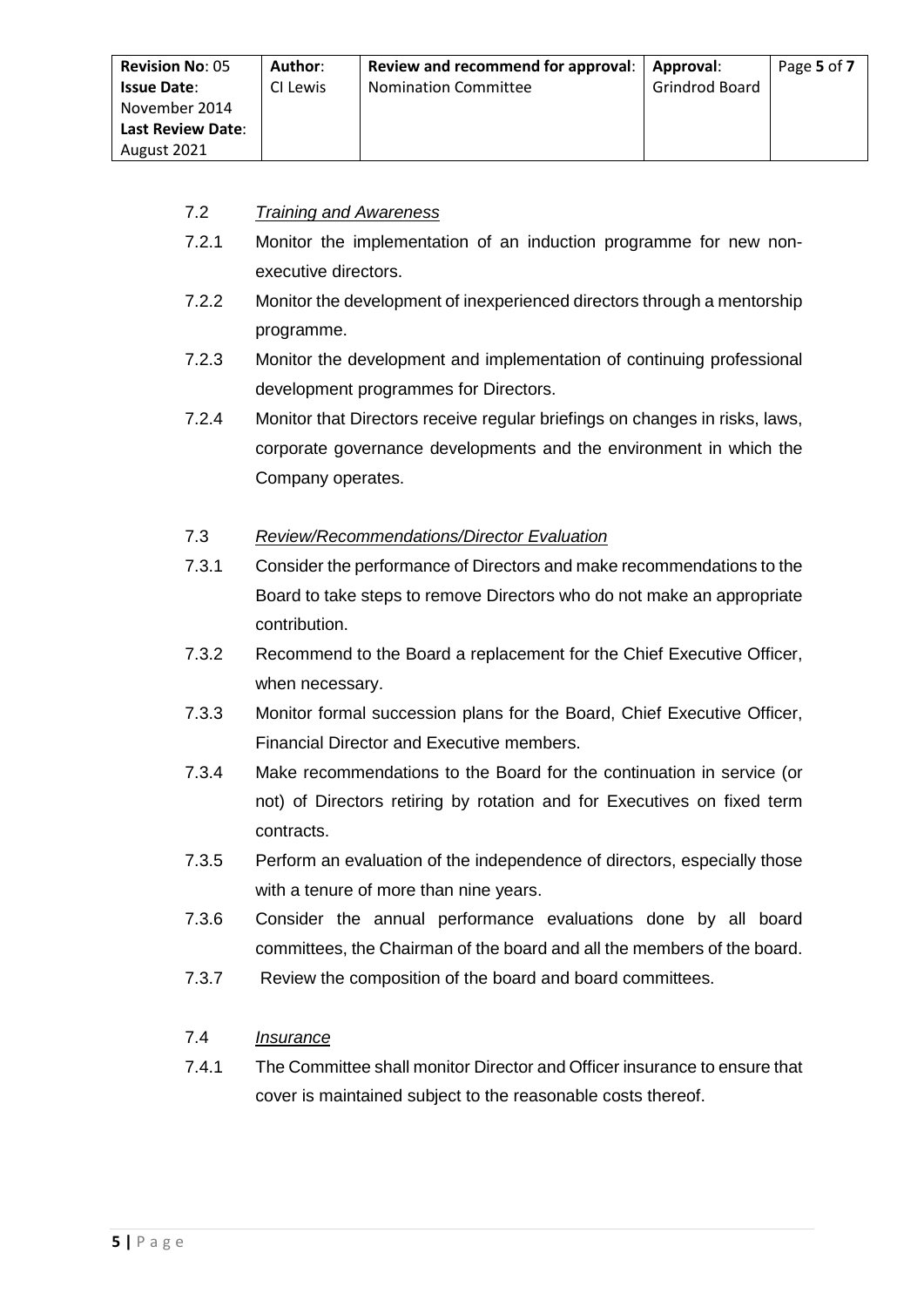#### **8. Attendance at annual general meetings**

The Chairman of the Committee or in his/her absence any one other member of the Committee shall be in attendance at the annual general meeting of the Company and shall respond to any questions relating to the work of the Committee.

### **9. Meeting procedures**

#### 9.1 *Frequency*

9.1.1 The Committee shall meet at least twice a year. Further meetings may be called by the Chairman of the Committee, the Group Chief Executive Officer or other members of the Committee or by the Board, and shall be governed by the provisions of the Company's MoI relating to meeting procedures.

#### 9.2 *Quorum*

- 9.2.1 A quorum for a meeting of the Committee shall be two members present personally and no business shall be transacted at a meeting of the Committee unless the requisite quorum is present. 9.2.2 A resolution pursuant to achieving the objectives contained herein, and signed by all the members (unanimous resolution) shall be as effective for all purposes as if it had been passed at a
- meeting of the Committee duly convened, held and constituted. 9.2.3 The Group Chief Executive Officer, and relevant senior management where relevant, shall be invited to attend the meetings. No attendees shall have a vote at the meetings of the committee. Any invited attendees may be requested to recuse themselves from certain discussions.

#### **10. General**

10.1 The Committee shall on an annual basis: